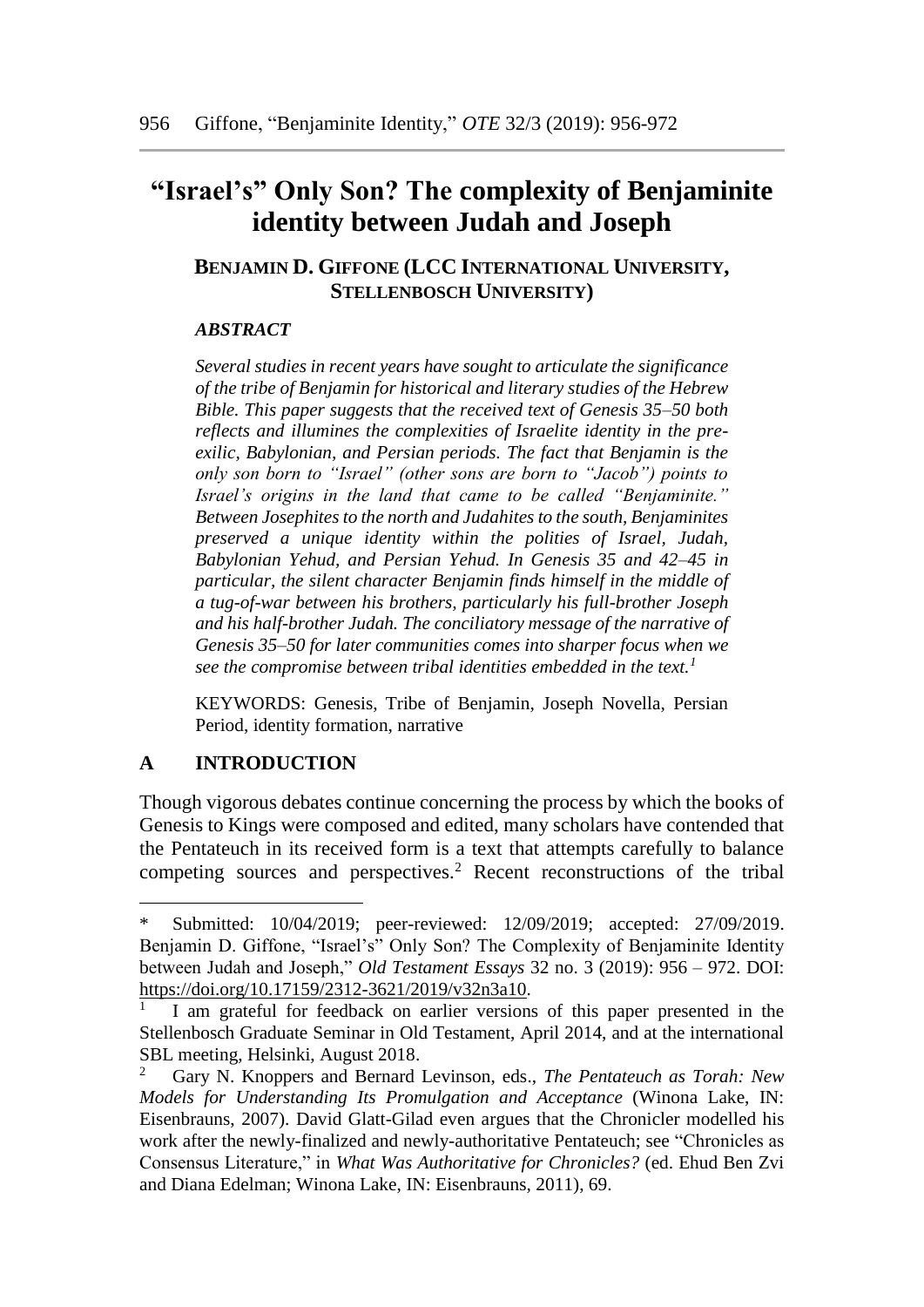histories of Benjamin, Judah, Manasseh and Ephraim from the period of the Israelite monarchies onward open up new possibilities for interpreting the tribal narratives of the Pentateuch.

In a recent monograph, I have argued that the book of Chronicles is a form of consensus-building literature.<sup>3</sup> The Chronicler's perspective on Israel's story is pro-Levi and pro-Judah; yet he goes to great lengths to present Benjamin in a positive light as well. This contrasts with the portrayal of Benjamin in the Chronicler's main source, the Deuteronomistic History, which puts on display the varied, messy history between Benjamin and Judah. The Chronicler, recognizing that the floundering second temple in marginalized Jerusalem (within the Persian Empire) needed the support of more successful Benjaminite areas to the north, crafts a narrative to argue that All Israel should worship at Jebus/Jerusalem (on the border between Benjamin and Judah), and that Benjamin and Judah had early and always enjoyed close ties.

In this paper, I suggest that the received text of Genesis 35–50 may be read fruitfully as an attempt to use the character of Benjamin to mediate between the complex "Israelite" identities in the pre-exilic, Babylonian, and Persian periods. Between Josephites to the north and Judahites to the south, Benjaminites preserved a unique identity within the polities of united Israel, Judah, Babylonian Yehud, and Persian Yehud. Benjamin's unique status as the only child born to Jacob after he receives the designation "Israel" reflects the origins of the Israelite monarchy in Benjamin. In Genesis 35 and 42–45 in particular, the silent character Benjamin finds himself in the middle of a tug-of-war between his brothers, particularly his full-brother Joseph and his half-brother Judah. The conciliatory message of the narrative of Genesis 35–50 for later Yehudian communities comes into sharper focus when we see the compromise between tribal identities embedded in the text.

## **B HISTORY OF THE TRIBE OF BENJAMIN<sup>4</sup>**

Several studies in recent years have sought to articulate the significance of the tribe of Benjamin for historical and literary study of the Hebrew Bible.<sup>5</sup> Davies

 $\overline{3}$ <sup>3</sup> Benjamin D. Giffone, *'Sit at My Right Hand': The Chronicler's Portrait of the Tribe of Benjamin in the Social Context of Yehud* (LHBOTS 628; New York: Bloomsbury T&T Clark, 2016).

<sup>4</sup> This section largely summarizes material presented in Giffone, *Sit at My Right Hand*, particularly 85-120, and Giffone, "'Special Forces': A Stereotype of Benjaminite Soldiers in the Deuteronomistic History and Chronicles," *SJOT* 30.1 (2016): 16-29.

<sup>5</sup> A few examples include: Yigal Levin, "Joseph, Judah and the 'Benjamin Conundrum,'" *ZAW* 116 (2004): 223–41; Joseph Blenkinsopp, "Benjamin Traditions Read in the Early Persian Period," in *Judah and the Judeans in the Persian Period*, ed. Oded Lipschits and Manfred Oeming (Winona Lake, IN: Eisenbrauns, 2006), 629–45; Philip R. Davies, "The Trouble With Benjamin," in *Reflection and Refraction: Studies*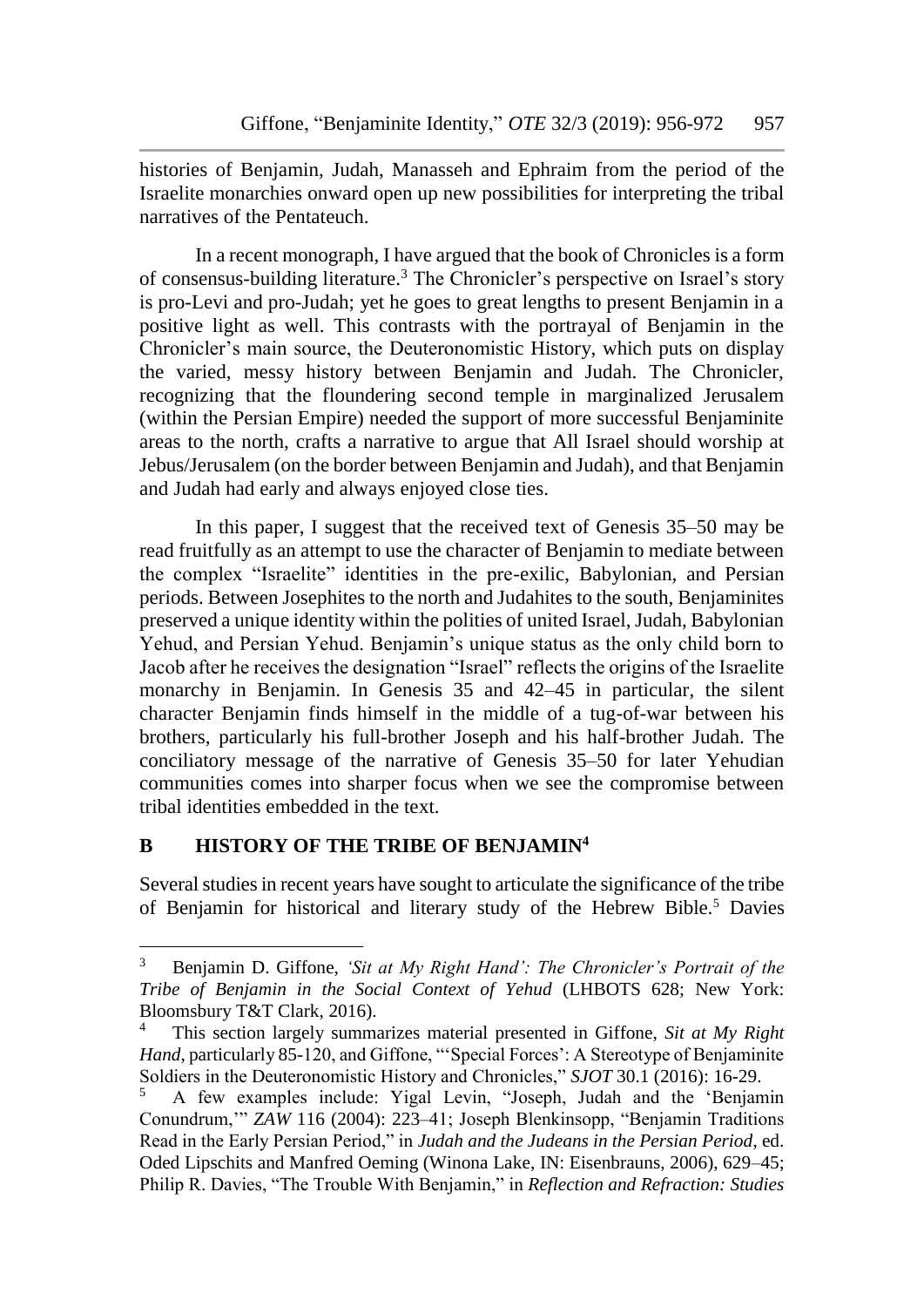comments, "The tribe and territory of Benjamin is an intriguing phenomenon, and remarkably underplayed in biblical scholarship."<sup>6</sup> By interpreting limited archaeological data through the texts of the Former Prophets and Ezra, Benjamin becomes surprisingly significant for understanding the histories of Israel and Judah.

Archaeology points to the origins of Israel as a nation under a king in the area that comes to be described in biblical texts as belonging to "Benjamin."<sup>7</sup> The biblical narratives do portray the borders of Benjaminite territory as shifting over time.<sup>8</sup> The apparent fluidity of the borders of Benjaminite, Northern/Samarian, Judahite, and Philistine territories makes definite, precise statements about the interactions between these groups quite difficult. Certain towns and cities appear to have been continuously settled for long periods of time and are consistently listed as belonging to Benjamin in the Hebrew Bible; these might be called "Benjaminite" with reasonable confidence. The land that became identified with Benjamin seems to have been home to a great number of important cultic sites (במות (through much of Israel's history, including Gibeon, Beth-aven, Bethel, Nob, Mizpah, and—most importantly—Jerusalem.<sup>9</sup>

Moreover, it is highly significant that the biblical text describes the first king of Israel, Saul, as a Benjaminite.<sup>10</sup> Archaeologists, while hesitating to

*in Biblical Historiography in Honour of A. Graeme Auld*, ed. Robert Rezetko et al., VTSup 113 (Leiden: Brill, 2007), 93–111; Nadav Na'aman, "Saul, Benjamin and the Emergence of 'Biblical Israel' (Parts 1 & 2)," *ZAW* 121 (2009): 211–24, 335–49; Daniel E. Fleming, *The Legacy of Israel in Judah's Bible: History, Politics, and the Reinscribing of Tradition* (New York: Cambridge University Press, 2012), 144–161; Louis C. Jonker, "Of Jebus, Jerusalem and Benjamin: The Chronicler's Sondergut in 1 Chronicles 21 Against the Background of the Late Persian Era in Yehud," in *Chronicling the Chronicler: The Book of Chronicles and Early Second Temple Historiography*, ed. Tyler F. Williams and Paul S. Evans (Winona Lake, IN: Eisenbrauns, 2013), 81–102.

<sup>&</sup>lt;sup>6</sup> Philip R. Davies, "The Trouble with Benjamin," 93.

<sup>7</sup> Avraham Faust, "Settlement Patterns and State Formation in Southern Samaria and the Archaeology of (a) Saul," in *Saul in Story and Tradition* (ed. Carl S. Ehrlich and Marsha C. White; FAT 47; Tübingen: Mohr-Siebeck, 2006), 14. Levin, "Joseph, Judah and the 'Benjamin Conundrum,'" 223–241.

 $\frac{8}{9}$  Faust, "Settlement Patterns," 18–19.

<sup>9</sup> Scott M. Langston, *Cultic Sites in the Tribe of Benjamin: Benjaminite Prominence in the Religion of Israel* (New York: Peter Lang Publishing, 1998), 27–28.

<sup>10</sup> See, for example, numerous contributions to *Saul in Story and Tradition* (ed. Carl S. Ehrlich and Marsha C. White; FAT 47; Tübingen: Mohr-Siebeck, 2006), especially Gary N. Knoppers, "Israel's First King and 'The Kingdom of YHWH in the Hands of the Sons of David': The Place of the Saulide Monarchy in the Chronicler's Historiography"; Avraham Faust, "Settlement Patterns"; Siegfried Kreuzer, "Saul—Not Always—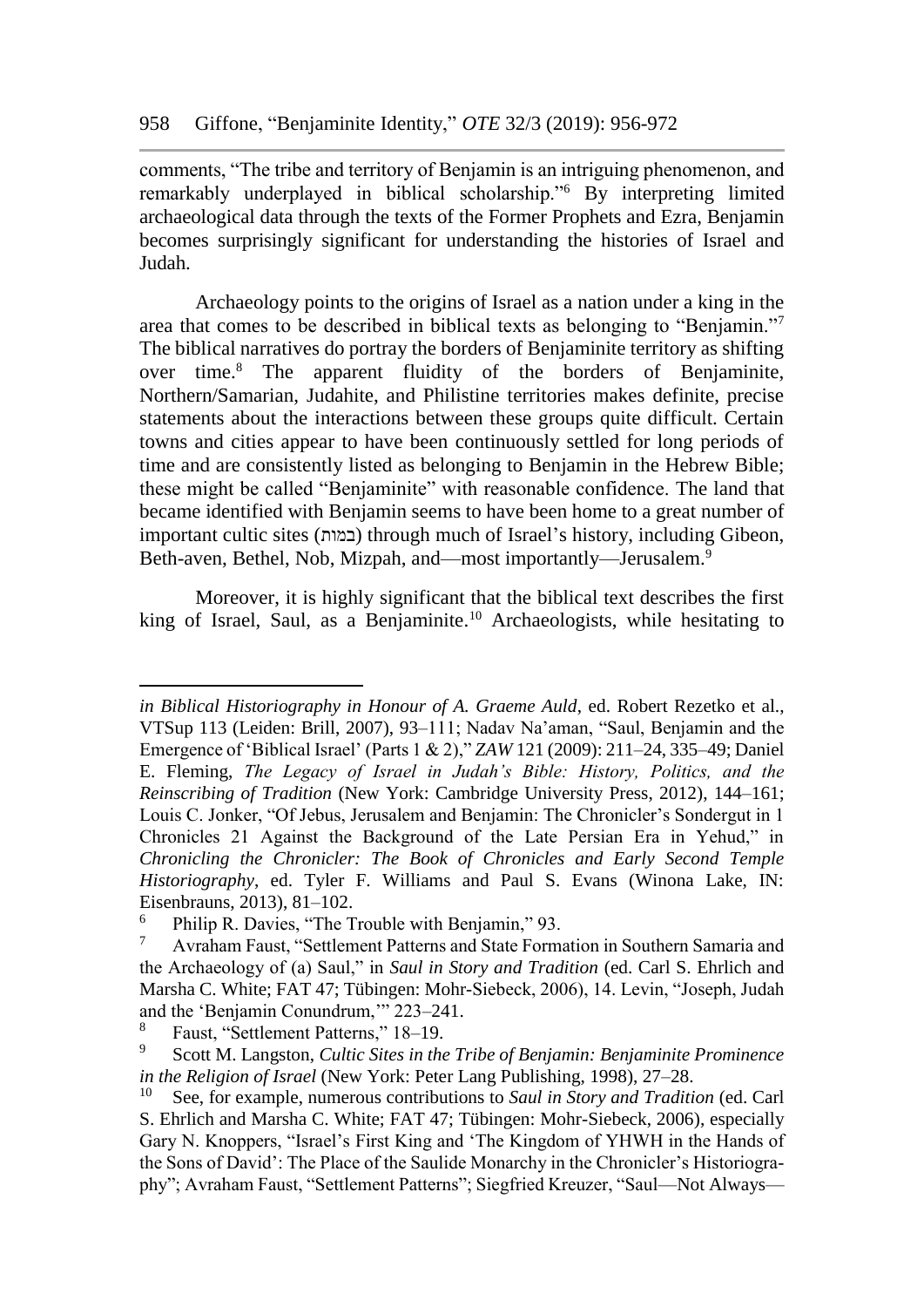ascribe definitively a name to the first king of Israel, mostly agree that given the location of Israel's emergence, a Benjaminite king is plausible.<sup>11</sup> Some propose that Saul's selection was a compromise between Judah and Ephraim, since Benjamin had historic ties to both of Israel's strongest tribes and was a geographical "middle ground" between the two.<sup>12</sup> The contrast in the text between Saul and David must be taken as quite significant for understanding the relationship between the tribes of Judah and Benjamin in Israel's historiography.

Benjamin appears to have played a key role as the border tribe between the Northern and Southern Kingdoms after the North's secession.<sup>13</sup> The exact nature of that role, and the ties between the kingdoms called "Israel" and "Judah," are subject to much debate. The language of the oracles to Solomon and Jeroboam (1 Kgs 11:11–13; 11:29–39) leaves Benjamin's affiliation ambiguous:  $ten<sup>14</sup>$  tribes (vv. 31, 35) are torn from David's line, and only one is left for David (vv. 13, 32, 36).<sup>15</sup> From the beginning of the period of divided monarchy the land of Benjamin was divided, torn between stronger ties to the north and southern kings attempting to create a buffer for their capitals.<sup>16</sup> Even though portions of the land of Benjamin were part of the Northern Kingdom—notably Bethel<sup>17</sup> most of Benjamin was part of the kingdom of Judah during the divided monarchy.<sup>18</sup> After the fall of the Northern Kingdom to Assyria, Judah's annexation of Bethel and other Benjaminite territory may have partly been the

l

at War: A New Perspective on the Rise of Kingship in Israel"; and Yairah Amit, "The Delicate Balance in the Image of Saul and Its Place in the Deuteronomistic History."

<sup>&</sup>lt;sup>11</sup> Avraham Faust, "Settlement Patterns," 34. Levin, "Benjamin Conundrum," 223-241.<br><sup>12</sup> Klaus-Dietrich Schunck, *Benjamin: Untersuchungen zur Entstehung und Geschichte* 

<sup>12</sup> Klaus-Dietrich Schunck, *Benjamin: Untersuchungen zur Entstehung und Geschichte eines israelitischen Stammes* (BZAW 86; Berlin: Alfred Töpelmann, 1963), 171.

<sup>&</sup>lt;sup>13</sup> Schunck, *Benjamin: Untersuchungen*, 171–172.<br><sup>14</sup> The association of "ten tribes" is itself a styliz

The association of "ten tribes" is itself a stylization, since Simeon's region was contained within Judah's (Josh 19:9), and was apparently later absorbed into Judah: "The pattern of Judahite domination over and even absorption of Simeon is strongly suggested by the Deuteronomistic work" (Gary N. Knoppers, *1 Chronicles 1–9* [Anchor Bible Commentary; New York: Doubleday, 2004], 372). The Northern faction in Rehoboam's day would only have included nine tribes: Reuben, Gad, Dan, Asher, Naphtali, Zebulun, Issachar, Manasseh, and Ephraim—and possibly Benjamin, which is the very question at hand.

<sup>15</sup> "I would suggest that rather than this being bad [sic] addition in an unskilfully told story, it is a purposeful reflection of the unclear status of the twelfth tribe, namely Benjamin, once again in an oracle attributed to a northern prophet" (Levin, "Benjamin Conundrum," 229n27).

Levin, "Benjamin Conundrum," 229.

<sup>&</sup>lt;sup>17</sup> Nadav Na'aman, "Saul, Benjamin and the Emergence of 'Biblical Israel' (Parts 1 & 2)," *ZAW* 121 (2009): 338–342.

<sup>&</sup>lt;sup>18</sup> Na'aman, "Saul, Benjamin and the Emergence of 'Biblical Israel,'" 224.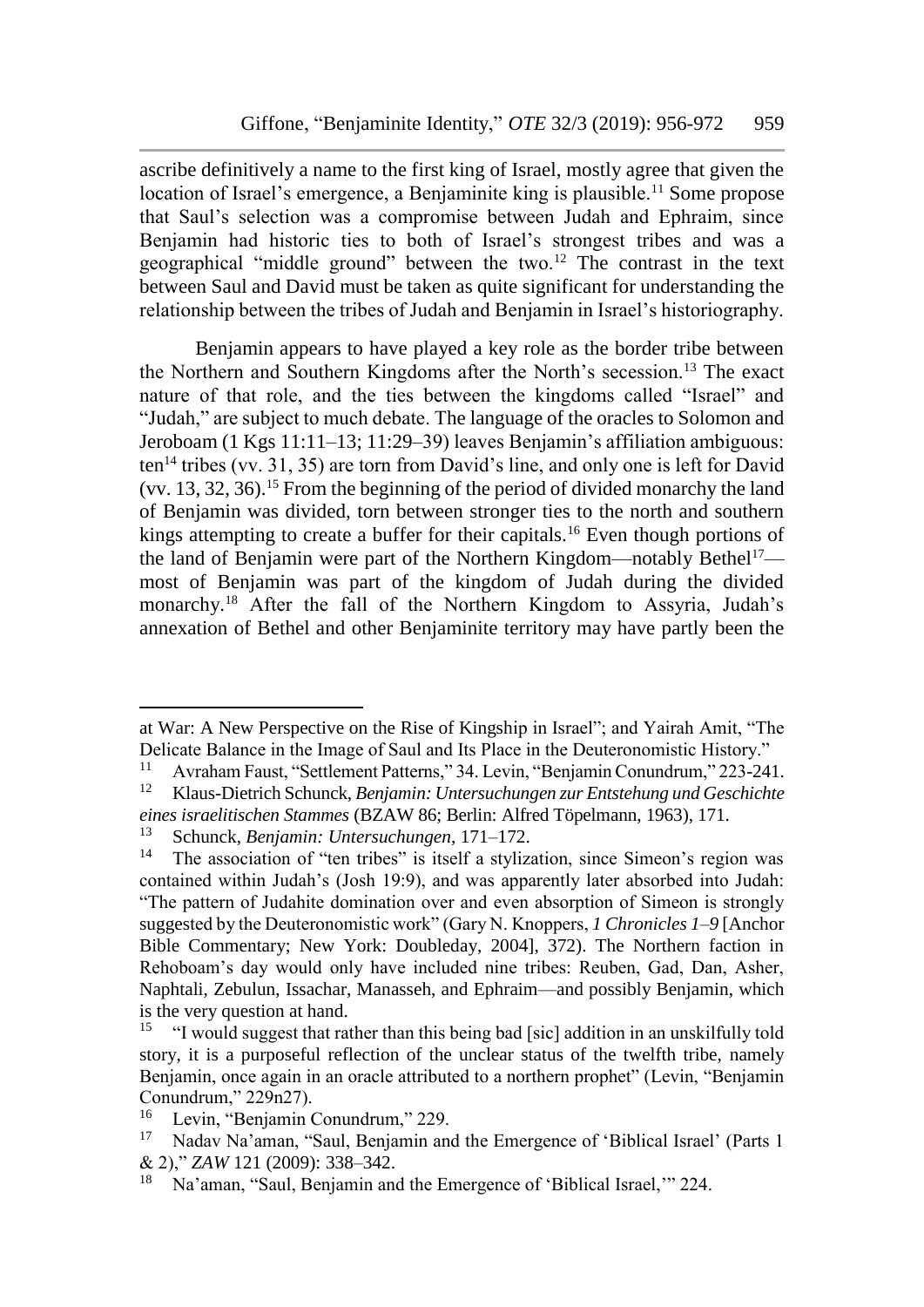means by which Israelite/Northern traditions (e.g., exodus and judges traditions) came south to Judah.<sup>19</sup>

It is now widely acknowledged that the lands of the kingdom of Judah were continuously inhabited during the Babylonian period.<sup>20</sup> Oded Lipschits has played a significant role in overturning "the myth of the empty land." The finding most relevant for this study is that the Benjaminite regions suffered little from the Babylonian invasion: "Archaeological finds from the Benjamin region…as well as the finds from the northern Judean hill country, indicate continuous settlement in these parts in the sixth century BCE."<sup>21</sup> Lipschits posits that the two most important Benjaminite sites under Babylonian rule were Mizpah, "an administrative centre" with some wealthy houses, storehouses and fortifications, and Gibeon, which "had great economic importance for the Benjamin region, and it might have served as an industrial centre for the winemaking activity in the region."<sup>22</sup>

During the postexilic period, the regions of Judah and Benjamin appear to have constituted a single polity within the Persian Empire: Yehud Province. Interestingly, neither the loss of deportees under Babylonian rule nor the subsequent waves of returnees under early Persian rule appears to have had significant impact on the population of the Benjaminite region. However, starting late in the sixth century Benjamin appears to have experienced decline.<sup>23</sup> Schunck suggests that the conflicts described in Ezra between the "people of the land" and the returning *golah* community may have resulted in the decline of some Benjaminite towns.<sup>24</sup> This is where relations between Benjaminites and

<sup>19</sup> Ernst A. Knauf, "Bethel: The Israelite Impact on Judean Language and Literature," in *Judah and the Judeans in the Persian Period* (ed. Oded Lipschits and Manfred Oeming; Winona Lake, IN: Eisenbrauns, 2006), 291–295; Davies, "The Trouble With Benjamin," 104–110.

<sup>20</sup> Oded Lipschits, *The Fall and Rise of Jerusalem: Judah under Babylonian Rule* (Winona Lake, IN: Eisenbrauns, 2005); see also Hans M. Barstad, *The Myth of the Empty Land: A Study in the History and Archaeology of Judah During the "Exilic" Period* (Oslo: Scandinavian University Press, 1996).<br><sup>21</sup> Oded Linschits "The History of the Benjamin"

Oded Lipschits, "The History of the Benjamin Region under Babylonian Rule," *Tel Aviv* 26 (1999): 164. Elsewhere, he notes: "From the foregoing no evidence emerges of destruction at the beginning of the sixth century, apart from the razing of parts of Tell el-Fûl. At all the excavated sites evidence of continuity of settlement exists between the seventh and sixth centuries, and of their existence throughout the time of Babylonian rule, until the last third of the sixth century" ("History of the Benjamin Region,"  $179$ ).<br> $22 \tIineschits$ 

Lipschits, "History of the Benjamin Region," 179. A cultic centre at Mizpah has also been suggested based on Jer 41:5 (Schunck, "Benjamin," 672–673).

<sup>&</sup>lt;sup>23</sup> Lipschits, "History of the Benjamin Region," 179.<br><sup>24</sup> "The archaeological regard attacts to the destrue

<sup>&</sup>quot;The archaeological record attests to the destruction of numerous Benjaminite towns (Bethel, Gibeon, Gibeah) in the first quarter of the 5th century BCE. The precise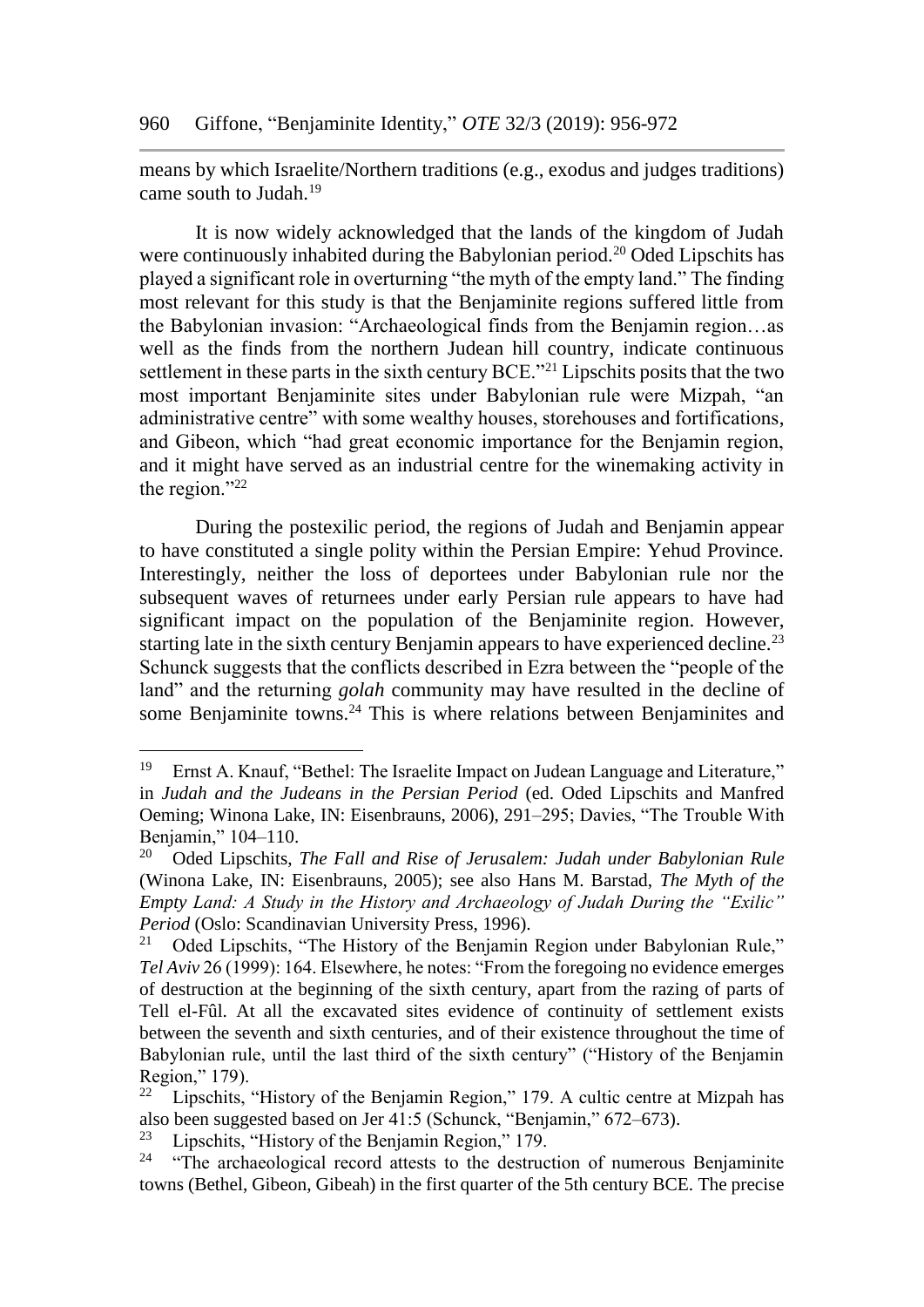Judahites seem to have soured, and this seems to be the point at which the socalled Deuteronomistic History was reaching its final form.

It would be an oversimplification to suggest that all Benjaminites and Judahites were opponents during this period. The biblical texts, when properly interpreted as ideological portrayals of the Babylonian and Persian eras, indicate that at least some of the prosperous *she'erit* community of early Yehud were Benjaminites, who were influential in provincial government and came into conflict with the returnees. Benjaminites were among the returnees, and some *she'erit* Yehudians apparently joined with the *golah* community and associated with the Jerusalem cult (Ezr 6:21).

Though joined inseparably to those of Judahite ancestry and designated as "Jews" (יהודים), Benjaminites retained their separate tribal identity—as did the Levites. Benjaminite identity continued to be relevant to the self-understanding of many Jews in Palestine and the Diaspora well into the Hellenistic period.<sup>25</sup>

# **C MULTI-LEVELLED, TEXTUAL IDENTITIES**

 $\overline{a}$ 

The combination of archaeology and close readings of the biblical texts points to the early, ongoing and enduring significance of Benjaminite identity for the communities in which the biblical texts were produced and finalized. Having worked "forward" from the origins of Israel to see the significance of the tribe of Benjamin in history, we will now work "backward" from the Persian period: using these historical memories to reflect upon the narratives of Genesis 35–50.

Two assumptions undergird this analysis. First, most biblical texts, including Genesis, are composite works containing traditions that predate the final form of the text by many centuries. This is relatively uncontroversial; however, scholars have not reached any sort of consensus on precisely how and why the texts of the Pentateuch, for example, were shaped into their present form.<sup>26</sup> My second presumption is not universally held, or perhaps not always applied by even those who hold it. I presume that the final form of the text is the product of some conscious intention by an individual or a group of individuals who presented the text in [something close to] its present form to the community for retention, reverence, and reproduction. These persons who shaped the biblical

significance of this is debated, although it seems to indicate some disturbances between the Judaean community in Jerusalem and Samaria to its north, possibly related to the political tensions described in Ezra 4" (Schunck, "Benjamin," 673).<br><sup>25</sup> Notable examples were 111.

<sup>25</sup> Notable examples would be the figures of Esther and Mordecai in the book of Esther; and Saul of Tarsus/Paul the Apostle, who was proud of his Benjaminite heritage (Rom 11:1; Phil 3:5) but also self-identified as a Ἰουδαῖος (Gal 2:15) (Davies, "Trouble with Benjamin,"  $94-96$ ).<br> $^{26}$  Lam well aware that

I am well aware that there are multiple "final forms" of the Pentateuch, including the Samarian and Greek textual traditions.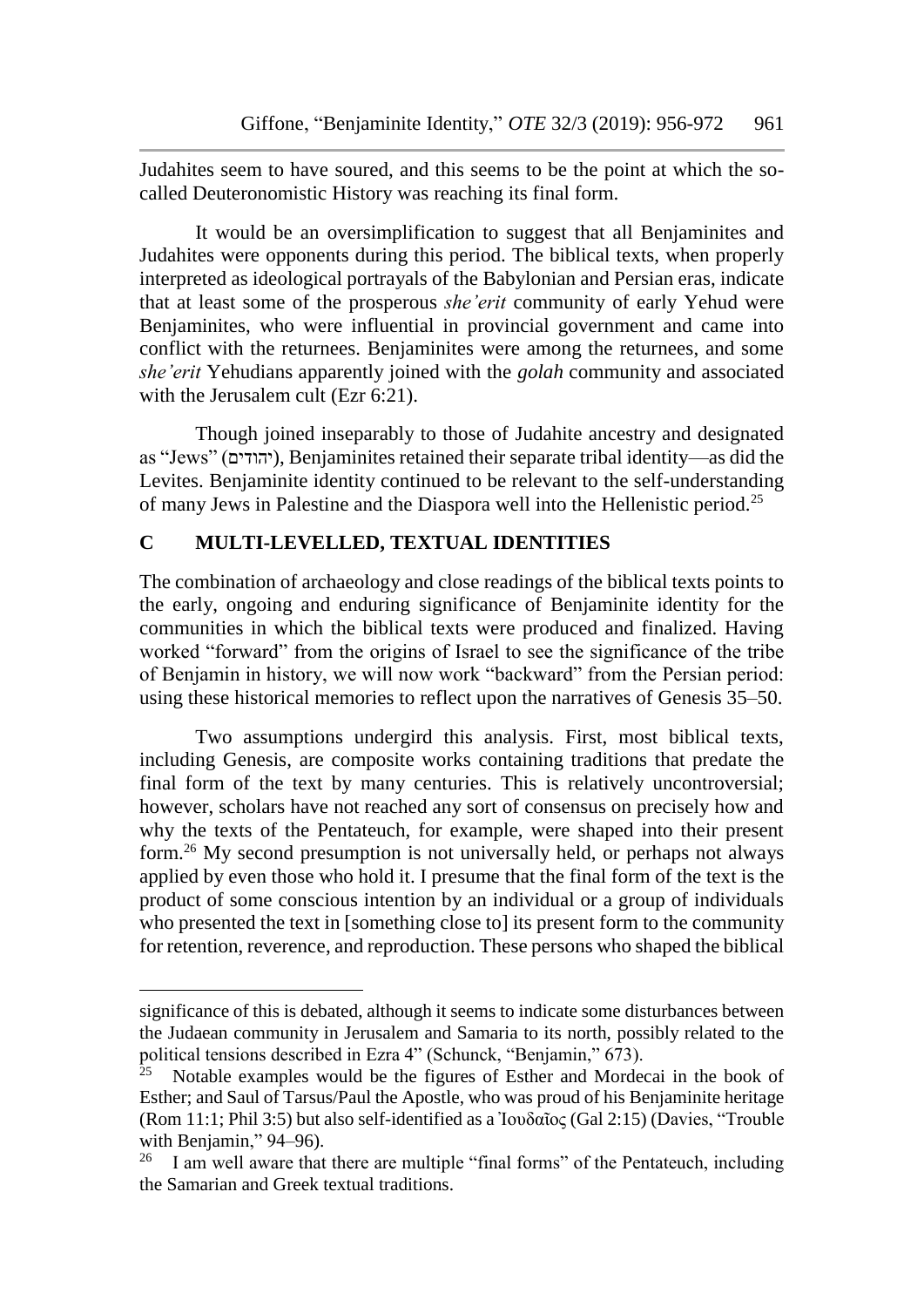texts are variously called redactors, editors, documentarians, tradents, or authors. Though they are not "authors" in the modern sense, they may perhaps be thought of as "author*izers*" or promulgators of the texts, who confirm and propagate the texts' *authority* in the community.

When addressing narratives, I prefer the term "storymakers," which is neutral with respect to the various compositional theories but encompasses the notion of *intentionality*. <sup>27</sup> This is not to say that no compositional theory has any more merit than another. Rather, it is to acknowledge that 1) the text is composite; 2) in most cases we do not possess the pieces that preceded it, only the final form;<sup>28</sup> and 3) someone put the text together and propagated it as it currently stands. Any compositional theory which purports to make sense of the pieces must account for the intentionality of the whole.

Given the apparent pro-Levi, pro-Judah agendas of the scribal communities that produced the biblical texts, the presence of Benjaminite and Northern Israelite material in the texts is remarkable in itself. Why did the communities that were called "Judah"—the Kingdom of Judah, and Yehud province under Babylonian and Persian rule—appropriate the identity and traditions of "Israel," while still maintaining identity of "Judah"? Fleming has written a fascinating treatment of this question;<sup>29</sup> following his line of inquiry, I am interested in the legacy of *Benjamin* in "Judah's Bible." The concept of *textual identities* provides a fruitful way of conceptualizing this legacy.

The narrative texts are neither ideologically neutral, "pure" historiography—nor are they strictly propagandistic fiction. Competing tendencies are reflected in these texts: on the one hand, the ideologies and rhetorical goals of the authors (including the survival of the community), and on the other hand, the parameters created by community memory and tradition. The scribes were not free to simply fabricate. Rather, I suggest that they shaped tradition gradually, "along the margin." It is this balancing and gradual shaping that we find in Genesis 35–50.

What was the identity that the scribal communities hoped to maintain/shape/propagate, and how did they do it? Jewish communities throughout history have quite flexibly emphasized ethnicity, religion or nationality to varying degrees depending on the concerns of the community at

l

<sup>&</sup>lt;sup>27</sup> I have adopted this term from Gary E. Schnittier, and I have not found it used in other biblical scholarship; see for example, "Individual versus Collective Retribution in the Chronicler's Ideology of Exile," *Journal of Biblical and Theological Studies* 4.1 (2019): 113–132 [125].

The book of Chronicles, which appears to be derived in part from some version of Samuel–Kings, is a notable and instructive exception.<br><sup>29</sup> Daniel E. Fleming, *The Legens of Isuand in Legal* 

<sup>29</sup> Daniel E. Fleming, *The Legacy of Israel in Judah's Bible: History, Politics, and the Reinscribing of Tradition* (New York: Cambridge University Press, 2012).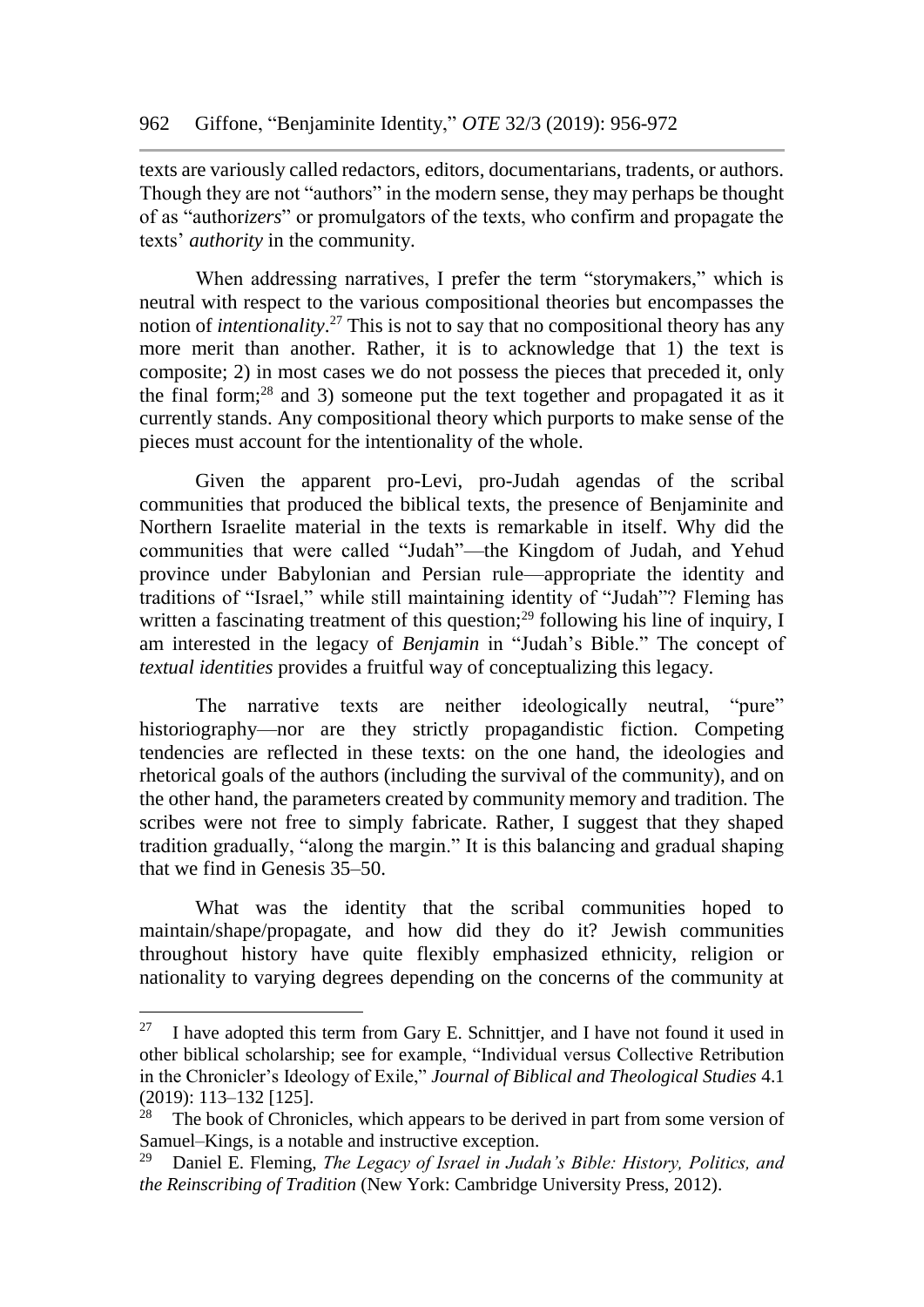the time.<sup>30</sup> What *did it mean* to be a Jew—more precisely, a *Yehudi*, a person connected to the province of Yehud? How did subordinate tribal identities within Israel operate, and how did Jewish/Israelite identity relate to imperial authority?

Following Jonker, we must take full account of the multidimensionality of self-categorizations in Persian Yehud. The history of this period reflects a process of self-identification not within a single socio-historical level but within multiple levels—imperial, regional, ethnic, and cultic.<sup>31</sup> Reflecting on the evidence of this process in Chronicles, Jonker argues: "It is important to emphasise that these levels never functioned in isolation. The inhabitants of Yehud, and particularly the *literati* who were responsible for the writing of another historiography, the books of Chronicles, were exposed to all these contexts, and were active participants in all of them."<sup>32</sup>

Given the complexity of the legacy of Israelite tribal identity, it makes perfect sense that the biblical texts edited and compiled during this period would have a blend of traditions from Northern, Benjaminite, Judahite and Levite communities. Yehud's imperial context placed a certain pressure on the scribal communities to retain the distinct voices of Israel's tribes within a work such as the Pentateuch, while being careful not to be *so* distinct as to undermine social cohesion.

# **D ISRAEL AND BENJAMIN THROUGH THE EYES OF THE STORYMAKERS**

Armed with this notion of "textual identities" within a text that is designed both to reflect and to shape the community, the reconstructed history of the complex relationship between the tribes of Israel (with Benjamin in the middle) opens up new lines of interpretation of Genesis 35–50. Such a reading leads to a greater focus on Judah as a transformed leader of Israel alongside Joseph, and a deeper appreciation of the conciliatory message of Genesis 35–50 in the face of complex Jewish identities in the Persian period.

<sup>30</sup> See Shaye J. D. Cohen, *The Beginnings of Jewishness: Boundaries, Varieties, Uncertainties* (Berkeley, CA; University of California Press, 1999), especially 341-349.<br><sup>31</sup> I ouis C. Jonker, "Engaging with Different Contexts: A Survey of the Various Louis C. Jonker, "Engaging with Different Contexts: A Survey of the Various Levels of Identity Negotiation in Chronicles," in *Texts, Contexts and Readings in Postexilic Literature* (ed. Louis C. Jonker; Tübingen: Mohr-Siebeck, 2011), 63, 74, 91; and more recently, Jonker, *Defining All-Israel in Chronicles: Multi-levelled Identity Negotiation in Late Persian-Period Yehud* (FAT 106; Tübingen: Mohr Siebeck, 2016), especially chapter 3.

Jonker, "Engaging with Different Contexts," 73–74.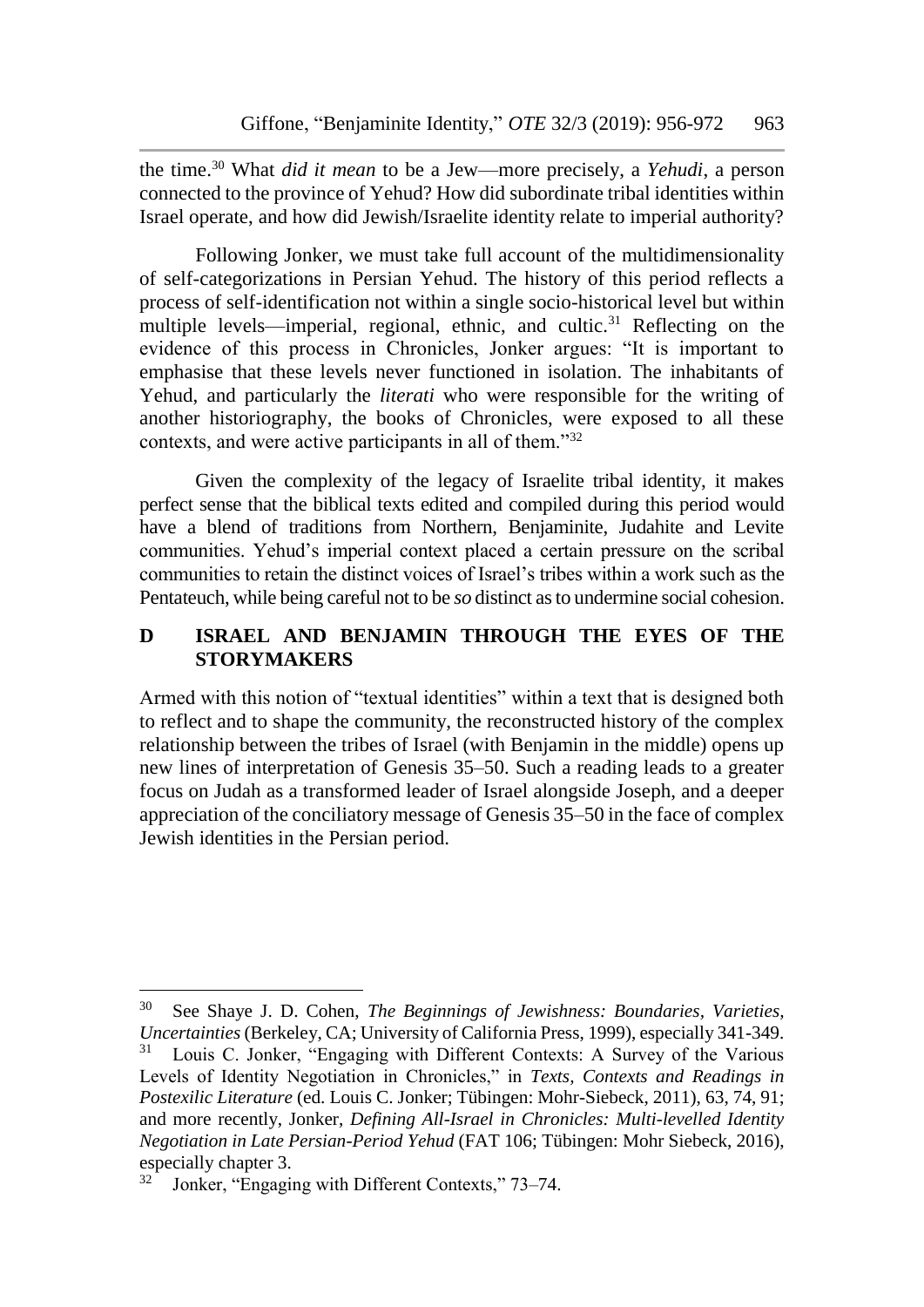#### **1 Genesis 35**

l

In Genesis 35 we find the story of Benjamin's birth. Benjamin is Jacob's twelfth and youngest son, and the younger son of Rachel, the favoured wife, who dies giving birth to Benjamin.

The narrative of Benjamin's birth (Gen 35:16–20) immediately follows the second story of the changing of Jacob's name to "Israel" (35:9–15). Between Benjamin's birth and the story of the "generations of Jacob"—that is, the narratives focusing on Jacob's sons (37:2 onward)—we find the brief statement of Reuben's violation of his father's concubine (35:21–22), a list of Jacob's sons (35:23–26), the death and burial of Isaac (35:27–29), and the record of the descendants of Esau (36:1–43).

Interestingly, the placement of Benjamin's birth after Jacob's namechange means that, in the received form of the text, Benjamin is the *only* child born to "Israel." Earlier in Genesis, Isaac, the child of promise, is born to Abram only after his name is changed to Abraham (Gen 17). Later on, Joseph's sons, who will both be considered tribes of Israel by virtue of the birth right, are born to him (Gen 41:50–52) immediately after his name is changed by Pharaoh (Gen 41:45). These two narrative features—the isolation of Benjamin's birth, and the fact that he is the only child born to "Israel"—evoke Israel's origins as a nation in Benjaminite territory and the Benjaminite identity of Israel's first king.

The etymology of Benjamin's name and the tribal identification of the location of Rachel's grave point to tribal rivalry in later periods of Israel's history. Like his father, Benjamin experiences a name-change after birth, having been named "Ben-oni" by his mother but "Benjamin" by his father. "Benjamin"  $(\text{or } + \text{or } + \text{or } + \text{or } + \text{or } + \text{or } + \text{or } + \text{or } + \text{or } + \text{or } + \text{or } + \text{or } + \text{or } + \text{or } + \text{or } + \text{or } + \text{or } + \text{or } + \text{or } + \text{or } + \text{or } + \text{or } + \text{or } + \text{or } + \text{or } + \text{or } + \text{or } + \text{or } + \text{or } + \text{or } + \text{or } + \text{or } + \text{or } + \text{or } + \text{or } + \text{or } + \text{$ hand." In the context of the emerging Israelite monarchy, the etymology preferred by Benjaminites who perceived closer ties to the Josephite tribes to *their* north would have been "son(s) of the south." As Fleming observes, "If Benjamin is really 'southern' in local terms…it is from an Ephraimite point of view."<sup>33</sup> By contrast, the "son(s) of the right hand" etymology is the basis for numerous instances of wordplay in the Hebrew Bible concerning left-handed (lit.

<sup>33</sup> Fleming, *Legacy of Israel in Judah's Bible*, 147. Interestingly, the Samaritan Pentateuch renders Benjamin's name as בנימים," son of days"; Tsedaka suggests, "He was only one day old when his mother died. His father wished him a long life by calling him a son of days." Benyamim Tsedaka, ed. and trans., *The Israelite Samaritan Version of the Torah: First English Translation Compared with the Masoretic Version* (Grand Rapids: Eerdmans, 2013), 84. It appears that the Northern-oriented "son of the south" etymology had long fallen out of favor even among Samarians by the Persian and Hellenistic periods.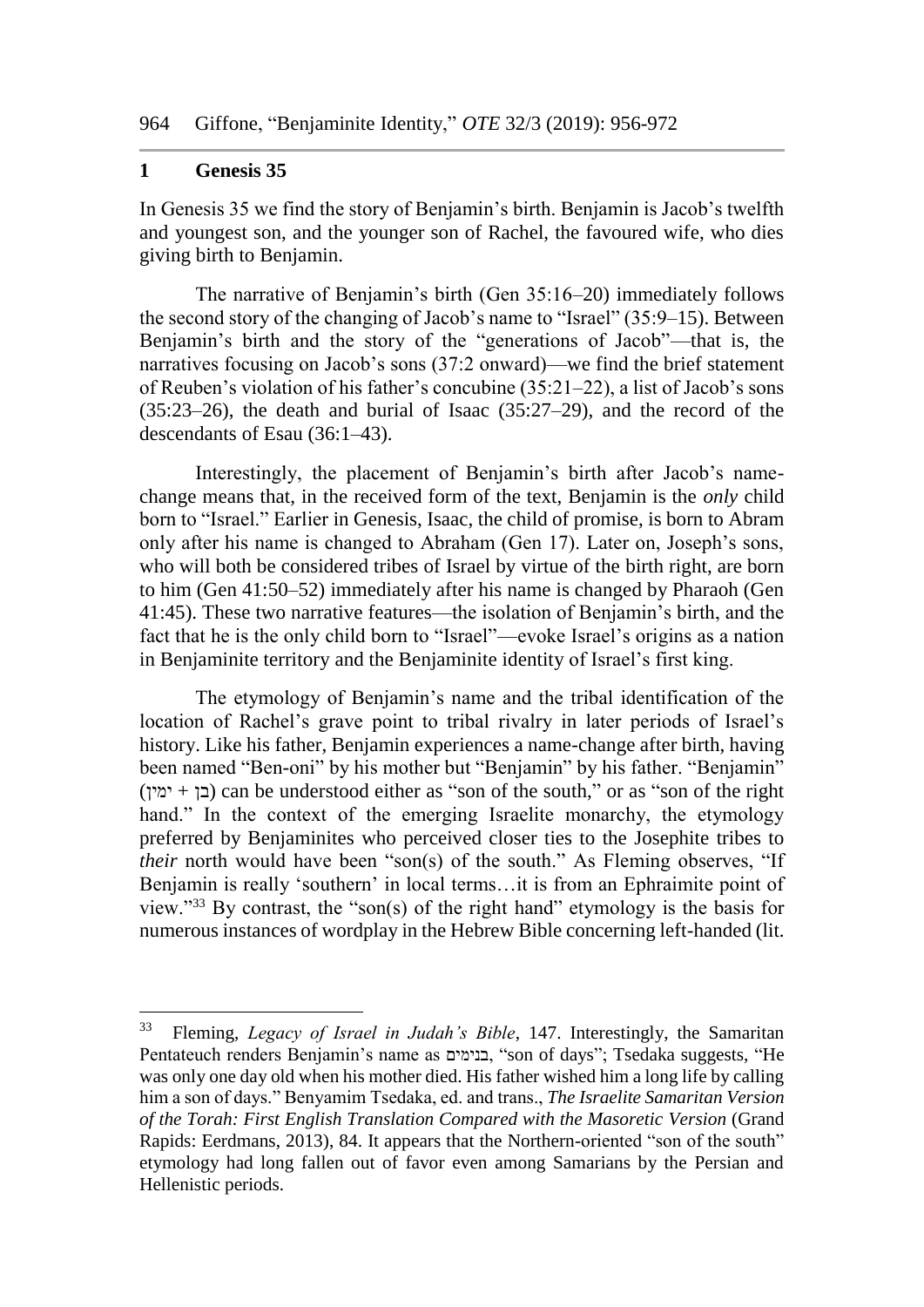"right-hand-hindered" אטר יד־ימין) or ambidextrous Benjaminites who are contrasted with Judahites (Judg. 3:15; 20:16; 1 Chr  $12:2$ ).<sup>34</sup>

Blenkinsopp observes that Genesis 35:19 offers a gloss for the location of Rachel's grave as near "Ephrath—that is, Bethlehem," placing this revered site within Judahite borders. However, 1 Samuel 10:2 explicitly places Rachel's grave in Benjaminite territory, and Jeremiah 31:15 seems to confirm this Benjaminite association by placing Rachel's "weeping voice" from the grave in Ramah, also a Benjaminite site.<sup>35</sup>

The preference in Genesis 35 for the "right hand" etymology over the "south" etymology of "Benjamin," and the co-opting of Rachel's gravesite, are evidence of Judahite influence on the narrative. However, contra Blenkinsopp, it is not necessary to read this as the result of Benjaminite-Judahite rivalry in the early Persian period.<sup>36</sup> Given the tug-of-war over Benjamin between Judah and Joseph that I believe we see in Genesis 42–45, these moves could be interpreted as Judahite attempts at *closer ties to* Benjamin rather than *domination of*  Benjamin.

#### *Reuben Eclipsed by Judah and Joseph*

On the heels of Benjamin's birth is the reference to Reuben's sin with Bilhah, Jacob's concubine. Though the reference is brief and no direct consequence is mentioned ("Israel heard of it"), through the rest of Genesis Reuben never seems to recover from this mistake, leading up to his being passed over for the blessing of the firstborn (Gen 49:3–4; cf. 49:10).

In later Israel's story, we see Reuben eclipsed as firstborn in Israel by Judah (Jdg 1:2; 20:18). Reuben is also eclipsed as a Transjordan tribe by half-Manasseh (i.e., Gilead): Gileadites have two judges (Jair and Jephthah) and thirteen references in Samuel and Kings—whereas Reuben is only referenced twice in all of Judges, Samuel and Kings (Jdg 5:15–16; 2 Kgs 10:33).

Returning to the Genesis narrative, Reuben is similarly eclipsed at every turn by Joseph or Judah. Reuben's plan to rescue Joseph from the other brothers is thwarted by Judah (37:21–30). Later, his plan to rescue Simeon from Joseph

 $34$ <sup>34</sup> Giffone, "'Special Forces,'" *passim*.

<sup>35</sup> Joseph Blenkinsopp, "Benjamin Traditions Read in the Early Persian Period," in *Judah and the Judeans in the Persian Period* (ed. Oded Lipschits and Manfred Oeming; Winona Lake, IN: Eisenbrauns, 2006), 630–631.

<sup>&</sup>lt;sup>36</sup> "In view of the persistence or revival of a distinctly Benjaminite identity in the Neo-Babylonian Period, together with the indications of Judean-Benjaminite hostility referred to above, we should allow for the possibility that the takeover of the grave tradition of the great matriarch was one aspect of the process by which Judean-Jerusalemite hegemony was revalidated during the first century of Persian rule" (Blenkinsopp, "Benjamin Traditions," 633).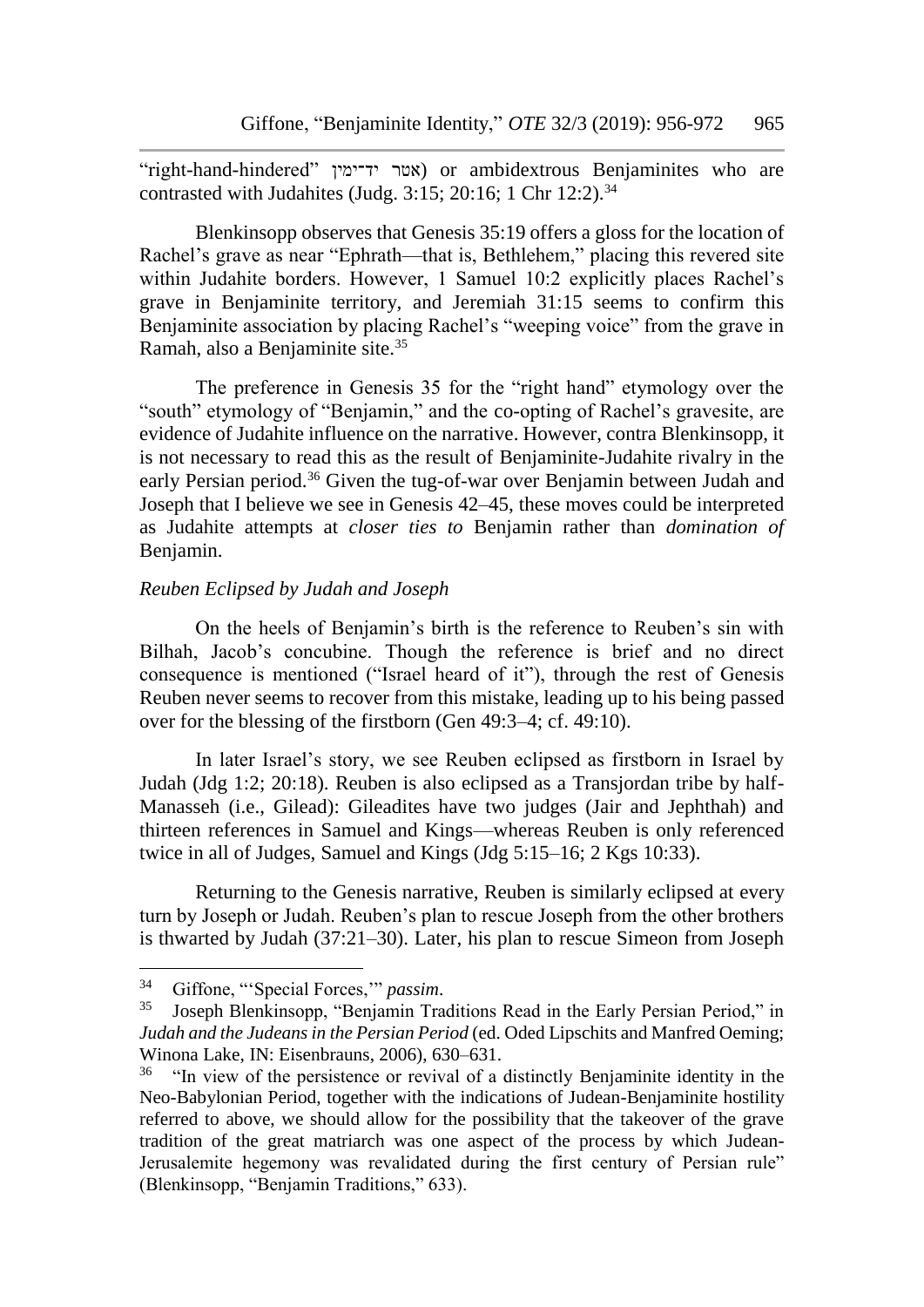is rejected; Israel entrusts Benjamin to Judah, not Reuben (42:37-43:14).<sup>37</sup> When the brothers plead for Benjamin before Joseph, it is Judah, not Reuben, who speaks boldly (44:14–34)—in fact, the text refers to the ten as "Judah and his brothers" (44:14). Judah, not Reuben, leads the way when Jacob migrates to Egypt (46:28).

Reuben's fall from grace and subsequent haplessness within the story underscores the successes of his younger brothers who split his inheritance: the blessing of the firstborn (Judah; see 49:8–12) and the double-portion birth right (Joseph; see 48:8–20). As we will see, these two brothers struggle for primacy in the story and control over Benjamin—while Reuben, like the tribe that would bear his name, is left in the dust.

#### **2 Development of Judah's Character**

 $\overline{a}$ 

Judah is among the most significant of the Israelite tribes in the Hebrew Bible: the tribe of King David and the Southern kings, and one of the primary constituent tribes of Yehud province that survives the exile. The Hebrew Bible in its final form bears the mark of pro-Judah editors and redactors.

The role of the character Judah in the so-called "Joseph Novella" has sometimes been underappreciated.<sup>38</sup> Joseph is clearly a focus within the narrative, which unfolds according to his dreams (Gen 37:5–11). But even as Joseph is brought on a journey of suffering and forgiveness, Judah is transformed from a man who would sell his own brother into slavery (or even kill his brother) into a man who would risk his life to save a brother: first Simeon, a full brother, and then Benjamin, a half-brother.

Judah's role in the narrative has been underestimated in part because source-critical approaches have recognized Genesis 38 as an addition into a Northern Israelite tradition. For example, Brueggemann writes: "This peculiar chapter stands alone, without connection to its context. It is isolated in every way and is most enigmatic. It does not seem to belong with any of the identified sources of ancestral tradition."<sup>39</sup>

 $37$  Reuben's brilliant plan: "If your two sons [of your favoured wife] are killed, then kill *my* two sons!"

<sup>38</sup> Iain Provan, *Discovering Genesis: Content, Interpretation, Reception* (Grand Rapids: Eerdmans, 2015), 185.

<sup>39</sup> Walter Brueggemann, *Genesis* (Interpretation Series; Atlanta: John Knox Press, 1982), 307. Speiser asserts, "The narrative is a completely independent unit. It has no connection with the drama of Joseph, which it interrupts at the conclusion of Act I"; Ephraim A. Speiser, *Genesis: Introduction, Translation and Notes* (Anchor Bible; Garden City, NY: Doubleday, 1964), 299. See also Claus Westermann, *Genesis* (trans. David E. Green; London: T&T Clark, 1987), 268.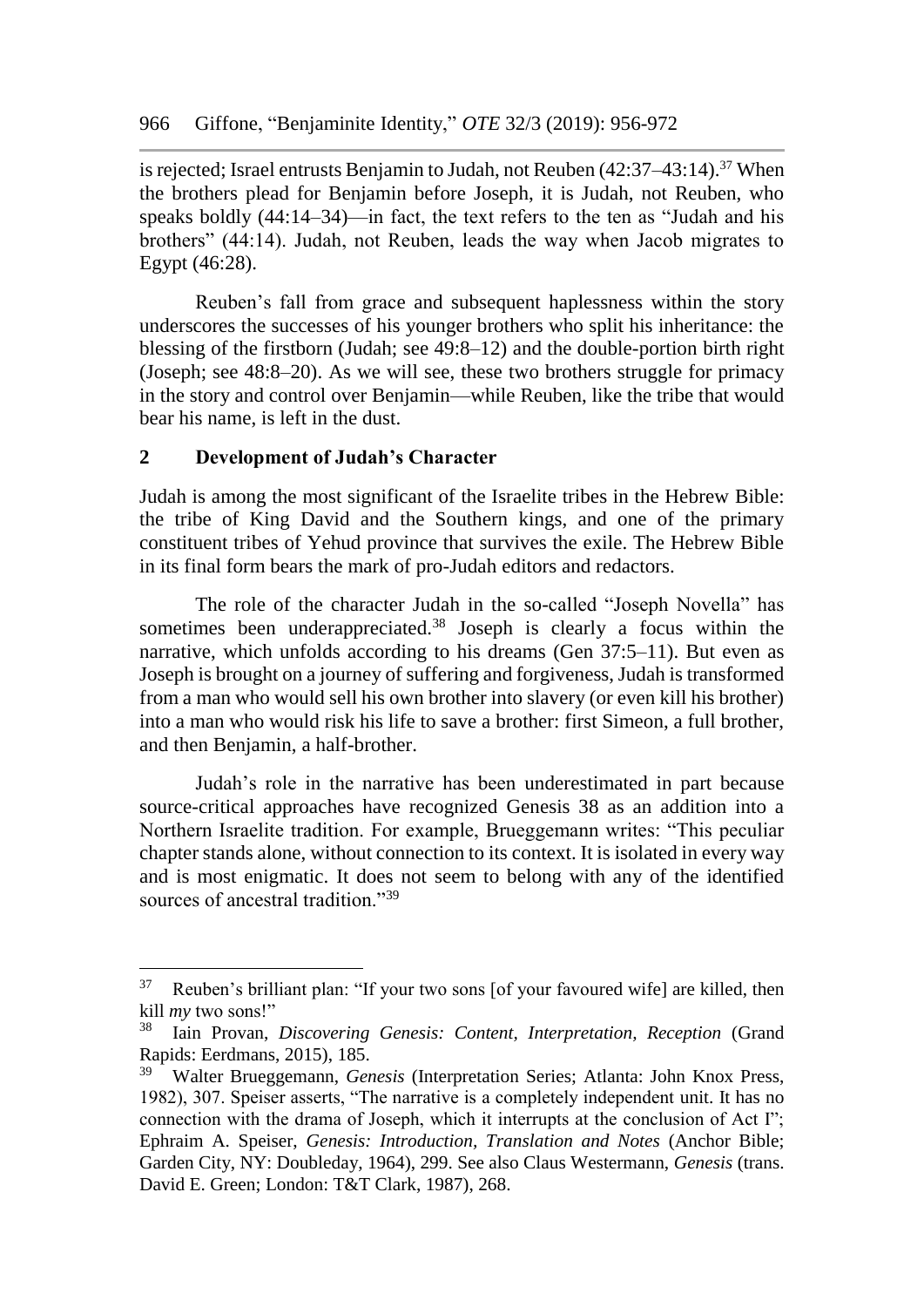Yet numerous narrative and linguistic similarities connect Genesis 38 to the preceding and succeeding chapters.<sup>40</sup> In chapter 37, Judah and his brothers kill a goat, dip Joseph's cloak in its blood, and then knowingly ask Jacob to "recognize" (הכר־נא) whose cloak it is. In chapter 38, Tamar accepts Judah's signet ring, cords and staff as pledge for a goat, and then knowingly asks Judah to "recognize" (הכר־נא) the items as belonging to the man who has impregnated  $her<sup>41</sup>$ 

This encounter with Tamar may be considered a turning point in Judah's life; he tricked his trickster father, but now his daughter-in-law has turned the tables on him. Later, when a close family member—Joseph—disguises himself so that Judah cannot "recognize" him (42:8 הכרהו), Judah fulfils his obligation by protecting the more vulnerable family member—Benjamin.

From a redactional standpoint, Genesis 38 does in fact appear to be a later insertion into the story.<sup>42</sup> This sort of addition and shaping of a Northern-oriented narrative in a pro-Judah direction is just the sort of activity that, I would argue, may be observed in Judges and Samuel.<sup>43</sup> However, this editorial activity is not

l

 $40$  Schnittjer observes at least five connections between Gen 38 and the surrounding narratives; see *The Torah Story*, 163–164. Hamilton, though acknowledging Gen 38 as a later insertion into the Joseph narrative, likewise observes literary connections: Victor P. Hamilton, *The Book of Genesis: Chapters 18–50* (NICOT; Grand Rapids: Eerdmans, 1995), 431.<br><sup>41</sup> Gordon

<sup>41</sup> Gordon Wenham, *Genesis 16–50* (WBC; Dallas: Word Books, 1994), 364. Schnittjer observes that Joseph is also identified by his cloak when falsely accused by Potiphar's wife (39:12–18), though the terms are not exactly the same (*Torah Story*,  $164-165$ ).<br><sup>42</sup> See the

See the discourse analyses of Robert E. Longacre, *Joseph—A Story of Divine Providence: A Text and Text-linguistic Analysis of Genesis 37 and 39–48* (Winona Lake: Eisenbrauns, 1989), 26; and Roy L. Heller, *Narrative Structure and Discourse Constellations: An Analysis of Clause Function in Biblical Hebrew Prose* (HSS 55; Winona Lake: Eisenbrauns, 2004), 39–40.

Redford notes the chronological difficulties caused by placing Genesis 38 between chapters 37 and 39—which the author of Jubilees may have tried to smooth by placing the Judah-Tamar story between the ten brothers' two trips to Egypt (i.e., between Genesis 42 and 43); see Donald B. Redford, *A Study of the Biblical Story of Joseph (Genesis 37–50)* (VTSupp 20; Leiden: Brill, 1970), 17–18.

<sup>43</sup> Regarding Judges, see Robert G. Boling, *Judges: A New Translation with Notes and Commentary* (Anchor Bible; Garden City, NY: Doubleday, 1975), 29–38; Trent C. Butler, *Judges* (WBC; Nashville: Thomas Nelson, 2009), xlix; Barry G. Webb, *The Book of Judges* (NICOT; Grand Rapids: Eerdmans, 2012), 20–32.

Regarding Samuel, see the discussion in Marsha C. White, "Saul and Jonathan in 1 Samuel 1 and 14," in *Saul in Story and Tradition*, 120–124; Gregory Mobley, "Glimpses of the Heroic Saul," in *Saul in Story and Tradition*, 80. It is usually argued that 1 Sam 9–14 formed the core of this Saul narrative. White points out the connections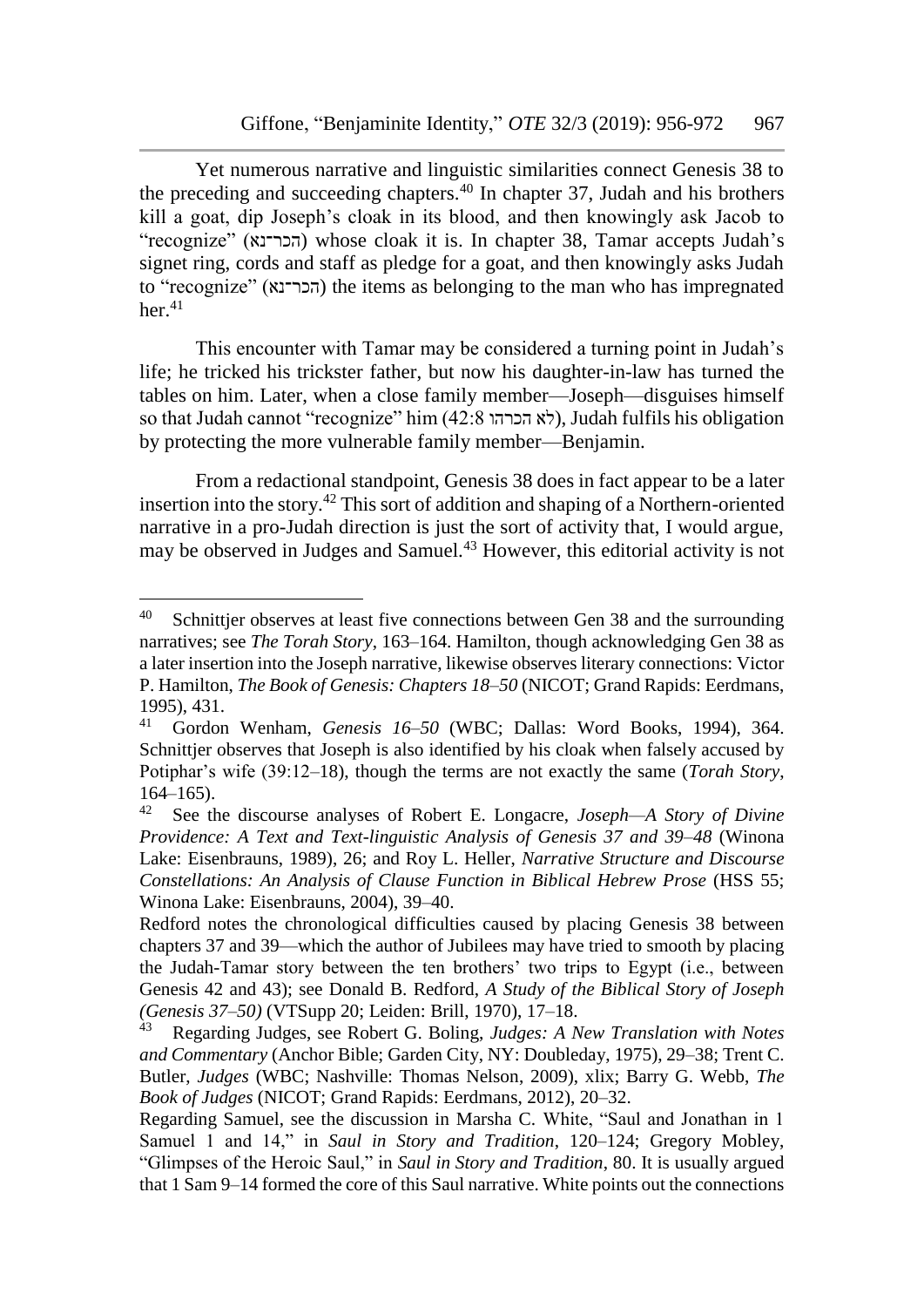haphazard<sup>44</sup>: the larger narrative of Jacob's sons does indeed cohere as a whole. The additions do not whitewash Judah's character, nor do they completely obscure the positive role of Joseph.

#### **3 Benjamin: Silent and Passive between Judah and Joseph**

The character of Benjamin in Genesis 35–50 is entirely silent and passive—and yet he becomes a significant object not only to his father but to his brothers around him.<sup>45</sup>

The Benjaminite territories, as we have seen, were the heart of the emerging and united Israel. Later, Benjamin was at the centre of a tug-of-war between Judah and the Northern coalition led by Manasseh and Ephraim. This political question is embedded Genesis 42–45: With whom does Benjamin belong?

Genesis 42 begins with Jacob sending the ten brothers to Egypt to purchase grain; he keeps Benjamin behind because he has lost Joseph and is not willing to risk Rachel's other son. As the conflict unfolds, Joseph schemes to have Benjamin brought to himself—his motives are not clear until the end of the story. Jacob initially refuses to entrust Benjamin to the nine brothers; Reuben in particular asks to take Benjamin into his charge and is rebuffed (42:37–38). Only when the grain runs out does Jacob entrust Benjamin to *Judah* (43:8–9).

Genesis 42–45 presents a comparison between Judah and Joseph, and the measure of fraternal loyalty is each brother's treatment of Benjamin. When Benjamin finally comes with the nine brothers, Joseph gives Benjamin a feast portion from his own table—a portion five times larger than the portions given to the other brothers (43:34). This is neatly paralleled by Joseph's gifts to his brothers after he reveals his identity to them: each of the older brothers receives a change of clothes, but Benjamin receives five changes of clothes and 300 pieces

between 1 Sam 1–2 and Saul-Jonathan, so perhaps some earlier version of 1 Sam 1–14 formed an original narrative of Saul's anointing prophet, Saul's rise, and Saul's success.

<sup>&</sup>lt;sup>44</sup> "Whoever put the story as we have it in its present position, must have been guided by what seemed to him a sound literary principle: either a thematic or idiomatic connection or association must be present between the story of the sale of Joseph into bondage and the account of Judah's encounter with Tamar. It seems to me that the approach has merit. In no way do I mean to imply that the Judah-Tamar unit could not have been originally an independent tale for purposes completely of its own. Nor need we either reject or adopt any of the documentary-source theories recommended by different Bible critics. One day, however, the Judah-Tamar story as we have it was united with our present Joseph story. That union, like discrimination of hypothetically independent sources, also deserves attention." Judah Goldin, "The Youngest Son or Where Does Genesis 38 Belong," *JBL* 96.1 (1977): 29.

Brueggemann refers to Benjamin as a "pawn" and "the focus of the brothers, of the father and of Joseph" (*Genesis*, 342).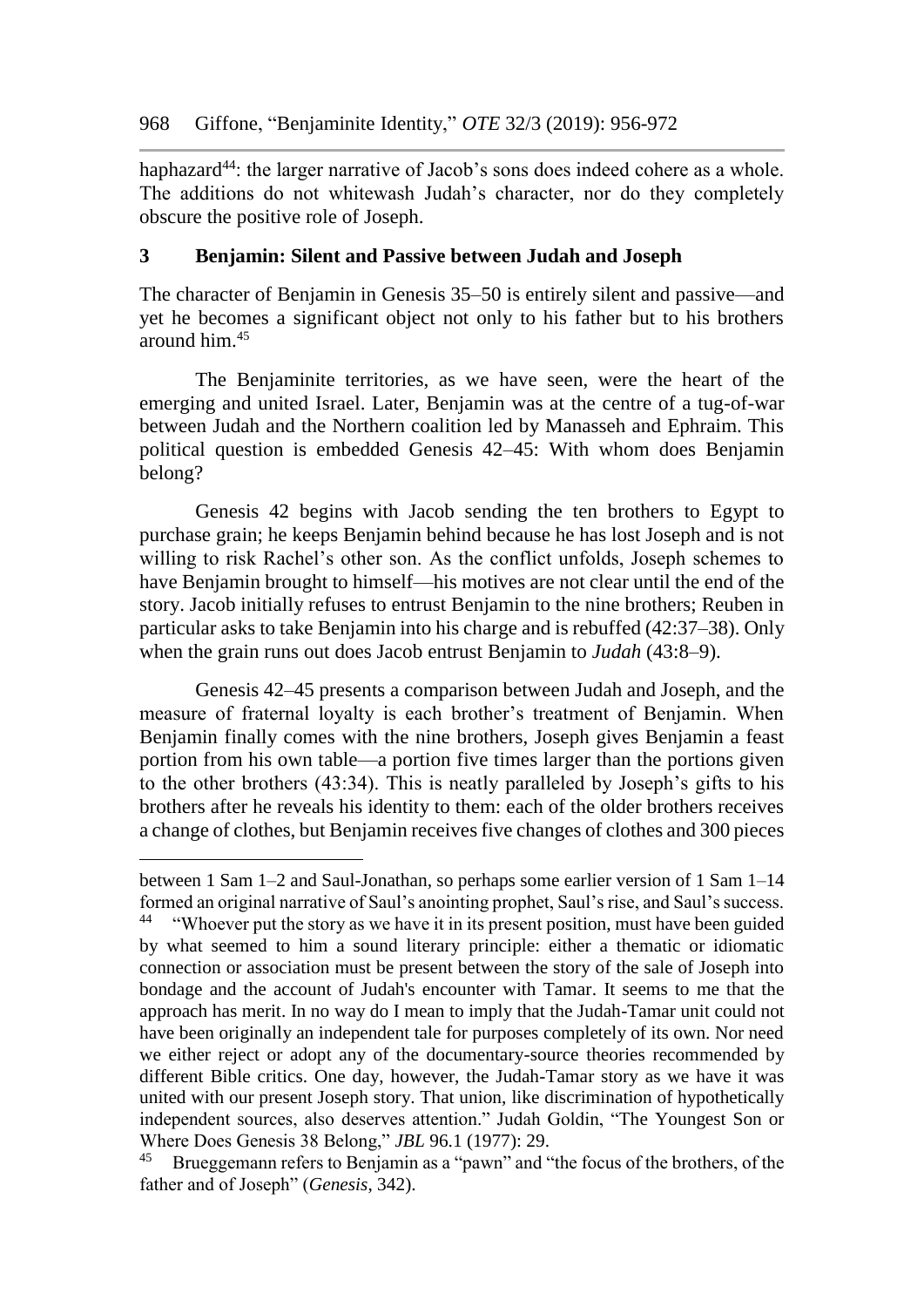of silver (45:22). Yet in the middle of the story, Joseph endangers Benjamin's life by placing his divination cup in Benjamin's grain sack (44:1–2, 5).

Judah's actions toward Benjamin are also crucial. Judah "gives himself as a pledge" (אָעֲרָבֶנּוּ 43:9; compare to עֲרָבוֹן "pledge" given to Tamar in 38:17–18) to Jacob for Benjamin's safety. He fulfils this promise (44:32) by offering himself as a slave in Benjamin's place (44:33). However, in the middle of the story Judah along with the brothers (he is not named specifically) makes an ignorant vow that endangers Benjamin's life.<sup>46</sup>

In the end, the focus of Genesis 42–45 is not really a "contest" between Judah and Joseph, but reconciliation between brothers. The key moments in the story that lead to that resolution all relate to Benjamin. Both brothers speak words that endanger Benjamin's life, and both brothers offer Benjamin protection. While Joseph's choice to forgive remains the dominant thread in the narrative, his choice is a response to Judah's courage in protecting Benjamin. Judah is instrumental in reuniting Joseph with Benjamin and later with Jacob as well (46:28).

## **E CONCLUSION: EMBEDDED TRIBAL STRUGGLES**

In conclusion, I offer several observations on the embedded textual identities of Israel's tribes in Genesis 35–50.

First, there are enough parallels to later Israelite history to justify seeing intertribal relations in the identities embedded within the narrative. While the transmission history of these traditions remains opaque, we may affirm with reasonable confidence that the old stories were shaped so as to ensure their continuing relevance for the communities in which they were finalized.

Second, Genesis 35–50 contains various layers of "contribution." These layers may be seen in the peculiar interests of certain passages in tribal ancestors or locations. Far from being edited haphazardly, we have seen that the tribal history embedded within the text actually lends coherence by explaining the inclusion of such traditions as Genesis 38 in the final form.

Third, like each of the books of the Deuteronomistic History, Genesis 35– 50 appears to contain layers of Northern Israelite/Josephite, Benjaminite, and Judahite traditions. The Judahite contribution, which is likely to have been the

<sup>46</sup> Schnittjer (*Torah Story*, 167) compares the brothers' vow to Jacob's statement to Laban in Gen 31:32 that whoever stole Laban's household idols would die. Both vows are spoken in indignation but ignorance; both vows concern stolen property related to pagan religious practice (Laban's idols; Joseph's divination cup). Schnittjer also suggests based on temporal markers in the text that Rachel could have been pregnant with Benjamin in Genesis 31, meaning that his life is endangered in both instances.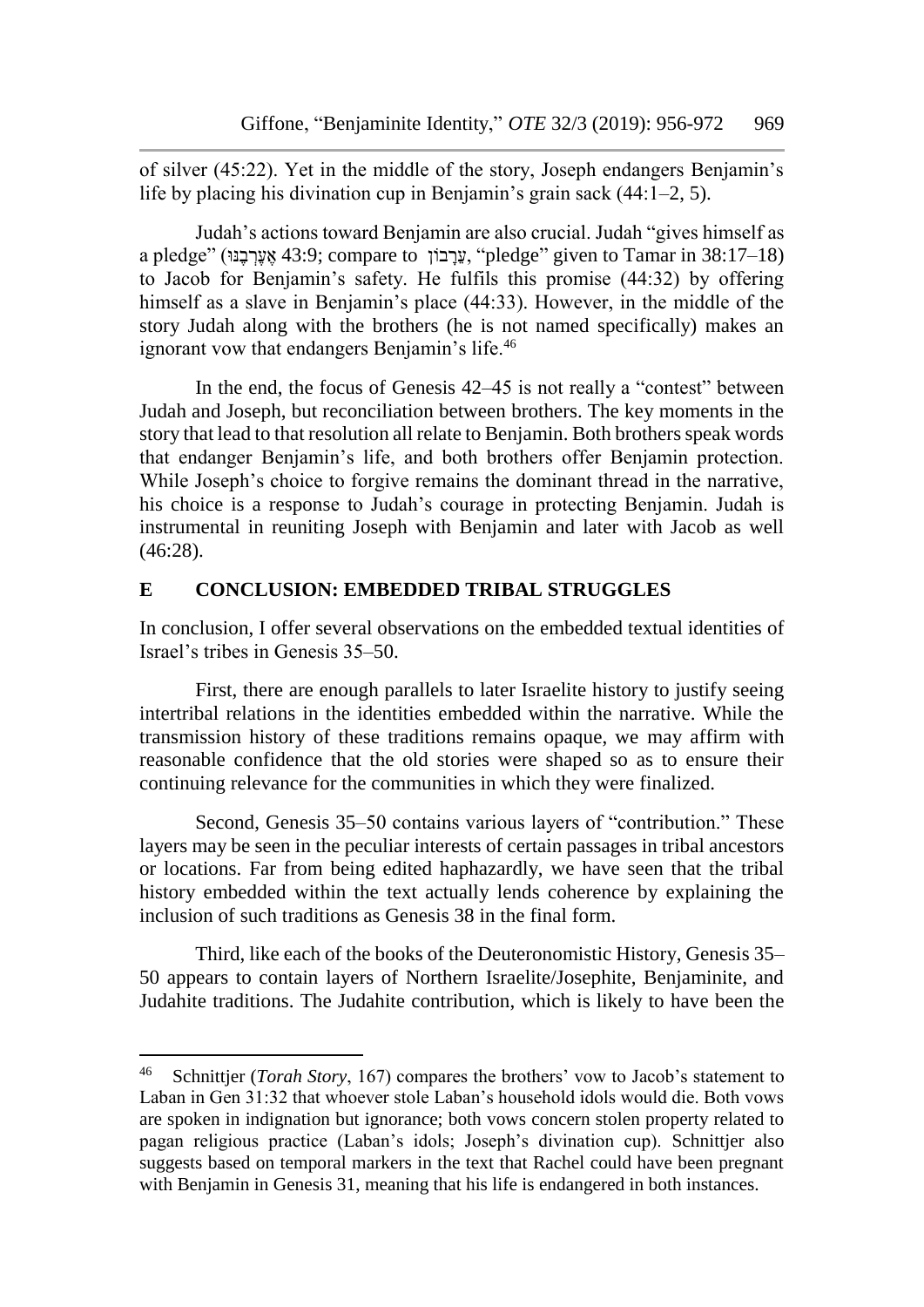final layer, nevertheless retains a great deal of positive material about Joseph and Benjamin.

Finally, the message to the tribes embedded in Genesis 35–50 is an "All Israel," conciliatory message. The book of Chronicles and prophetic texts such as Ezekiel 37:15–28, Ezekiel 48, Jeremiah 31:31–34 and Isaiah 11 envision a reunification of Northern Israel and Judah under a Judahite ruler—perhaps not an ideal shared by the Josephite tribes and Benjaminites. Nevertheless, we see in these texts—as in Genesis 35–50—an attempt within "Judah's Bible" to pull both Benjamin and Joseph toward Judah. Even though the Northern tribal identities persisted beyond the destruction of the Northern Kingdom by the Assyrians in the eighth century,<sup>47</sup> Benjamin was the "other" constituent tribe of "Israel" in the Babylonian and Persian periods beside the royal tribe of Judah and the priestly tribe of Levi. Therefore, whatever inclusive visions of Israelite reunification there may be in the prophetic texts, we should understand these inclusive messages as directed toward Benjaminites in practice.

The well-known and beloved story of Joseph and his brothers in the last third of Genesis is indeed a story about forgiveness and reconciliation. It offers us a window into Judahite perceptions of Judah-Benjamin relations. Benjaminites seem to have always perceived close ethnic ties to their Josephite neighbours to the north. But fate (or Providence) determined that Benjamin would come under the wing of Judah's protection to the south. This is precisely how the post-exilic scribes who shaped the Hebrew scripture envisioned these two tribes: thrown together by circumstance, and forming an enduring union that proved vital to the survival of "Israel" and its traditions.

#### **BIBLIOGRAPHY**

l

- Amit, Yairah. "The Delicate Balance in the Image of Saul and Its Place in the Deuteronomistic History." Pages 71–79 in *Saul in Story and Tradition*. Edited by Carl S. Ehrlich and Marsha C. White. FAT 47. Tübingen: Mohr-Siebeck, 2006.
- Barstad, Hans M. The Myth of the Empty Land: *A Study in the History and Archaeology of Judah during the "Exilic"* Period. *Oslo: Scandinavian University Press, 1996.*
- Blenkinsopp, Joseph. "Benjamin Traditions Read in the Early Persian Period." Pages 629–645 in *Judah and the Judeans in the Persian Period*. Edited by Oded Lipschits and Manfred Oeming. Winona Lake, IN: Eisenbrauns, 2006.
- Boling, Robert G. Judges: *A New Translation with Notes and Commentary.* Anchor Bible. Garden City, NY: Doubleday, 1975.
- Brueggemann, Walter. Genesis: *A Commentary for Teaching and Preaching*. Interpretation series. Atlanta: John Knox Press, 1982.

Butler, Trent C. *Judges.* WBC. Nashville: Thomas Nelson, 2009.

Cohen, Shaye J. D. *The Beginnings of Jewishness: Boundaries, Varieties, Uncertainties. Berkeley,* CA: University of California Press, 1999.

<sup>&</sup>lt;sup>47</sup> As evidenced by, for example, the Josephite returnees from Babylon  $(1 \text{ Chr } 9:3)$ and the identification of the prophetess Anna as "Asherite" (Lk 2:36).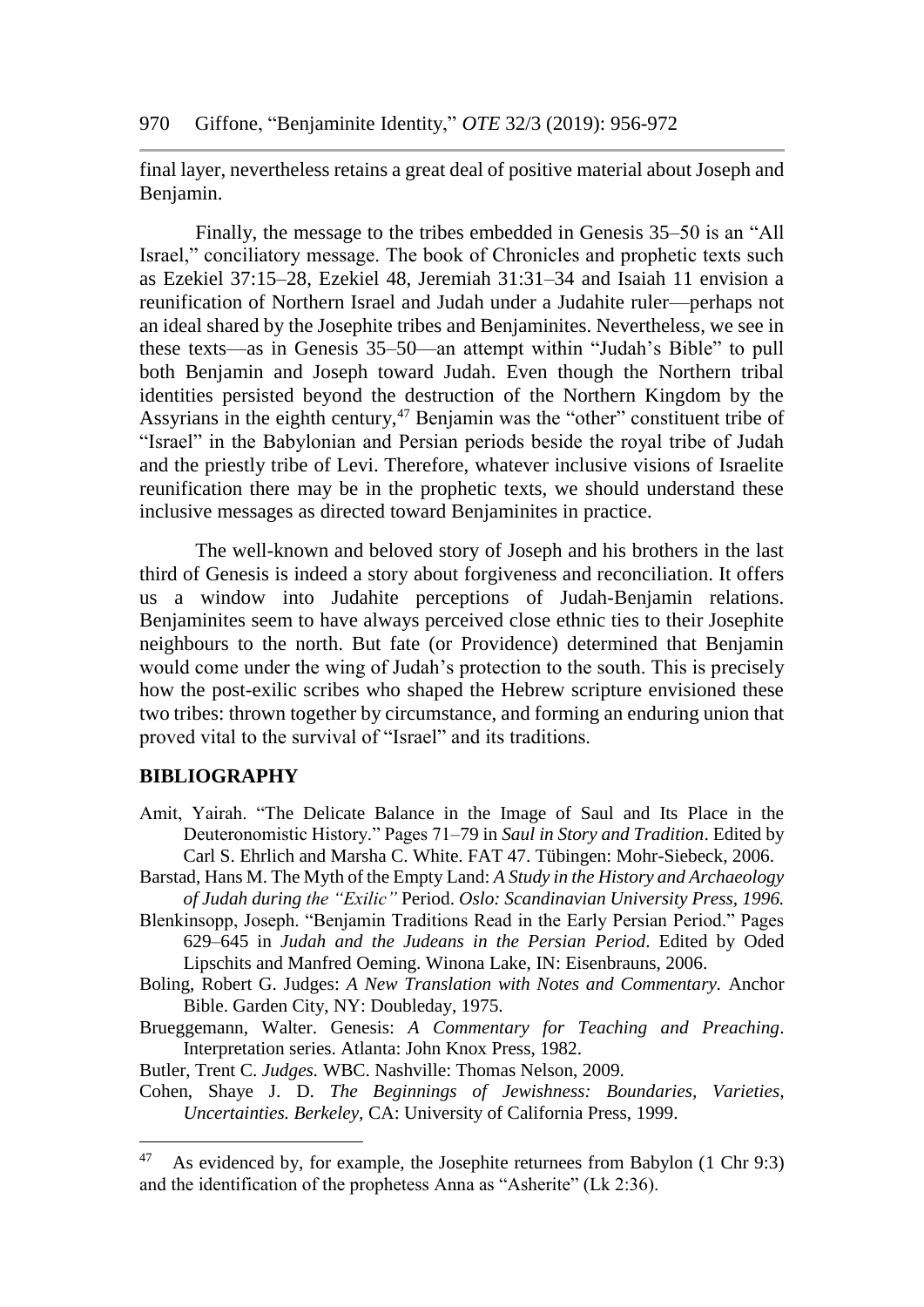- Davies, Philip R. "The Trouble with Benjamin." Pages 93–111 in *Reflection and Refraction: Studies in Biblical Historiography in Honour of A. Graeme Auld.* Edited by Robert Rezetko et al. VTSup 113. Leiden: Brill, 2007.
- Faust, Avraham. "Settlement Patterns and State Formation in Southern Samaria and the Archaeology of (a) Saul." Pages 14–38 in *Saul in Story and Tradition*. Edited by Carl S. Ehrlich and Marsha C. White. FAT 47. Tübingen: Mohr-Siebeck, 2006.
- Fleming, Daniel E. *The Legacy of Israel in Judah's Bible: History, Politics, and the Reinscribing of Tradition.* New York: Cambridge University Press, 2012. [https://doi.org/10.1017/CBO9781139163033.](https://doi.org/10.1017/CBO9781139163033)
- Giffone, Benjamin D. *'Sit at My Right Hand': The Chronicler's Portrait of the Tribe of Benjamin in the Social Context of Yehud.* LHBOTS 628. New York: Bloomsbury T&T Clark, 2016.
- Giffone, Benjamin D. "'Special Forces': A Stereotype of Benjaminite Soldiers in the Deuteronomistic History and Chronicles." SJOT 30.1 (2016): 16-29. https:// doi.org/10.1080/09018328.2016.1122287.
- Glatt-Gilad, David A. "Chronicles as Consensus Literature." Pages 67–75 *in What Was Authoritative for Chronicles?* Edited by Ehud Ben Zvi and Diana Edelman. Winona Lake, IN: Eisenbrauns, 2011.
- Goldin, Judah. "The Youngest Son or Where Does Genesis 38 Belong." JBL 96.1 (1977): 27–44. [https://doi.org/10.2307/3265325.](https://doi.org/10.2307/3265325)
- Hamilton, Victor P. *The Book of Genesis: Chapters 18–50.* NICOT. Grand Rapids: Eerdmans, 1995.
- Heller, Roy L. *Narrative Structure and Discourse Constellations: An Analysis of Clause Function in Biblical Hebrew Prose.* HSS 55. Winona Lake: Eisenbrauns, 2004.
- Jonker, Louis C. Defining All-Israel in Chronicles: *Multi-levelled Identity Negotiation in Late Persian-Period Yehud.* FAT 106. Tübingen: Mohr Siebeck, 2016. https:// doi.org/10.1628/978-3-16-154596-2.
- Jonker, Louis C. "Engaging with Different Contexts: A Survey of the Various Levels of Identity Negotiation in Chronicles." Pages 63–93 in Texts, *Contexts and Readings in Postexilic Literature*. Edited by Louis C. Jonker. FAT 53. Tübingen: Mohr-Siebeck, 2011. [https://doi.org/10.1628/978-3-16-151852-2.](https://doi.org/10.1628/978-3-16-151852-2)
- Jonker, Louis C. "Of Jebus, Jerusalem and Benjamin: The Chronicler's Sondergut in 1 Chronicles 21 Against the Background of the Late Persian Era in Yehud." Pages 81–102 in *Chronicling the Chronicler: The Book of Chronicles and Early Second Temple Historiography.* Edited by Tyler F. Williams and Paul S. Evans. Winona Lake, IN: Eisenbrauns, 2013.
- Knauf, Ernst A. "Bethel: The Israelite Impact on Judean Language and Literature." Pages 291–349 in *Judah and the Judeans in the Persian Period*. Edited by Oded Lipschits and Manfred Oeming. Winona Lake, IN: Eisenbrauns, 2006.
- Knoppers, Gary N. "Israel's First King and 'The Kingdom of YHWH in the Hands of the Sons of David': The Place of the Saulide Monarchy in the Chronicler's Historiography." Pages 187–213 in *Saul in Story and Tradition.* Edited by Carl S. Ehrlich and Marsha C. White. FAT 47. Tübingen: Mohr-Siebeck, 2006.
- Knoppers, Gary N. *1 Chronicles: A New Translation with Introduction and Commentary*. 2 vols. Anchor Bible. New York: Doubleday, 2004.
- Knoppers, Gary N. and Bernard Levinson, eds. *The Pentateuch as Torah: New Models for Understanding Its Promulgation and Acceptance.* Winona Lake, IN: Eisenbrauns, 2007.